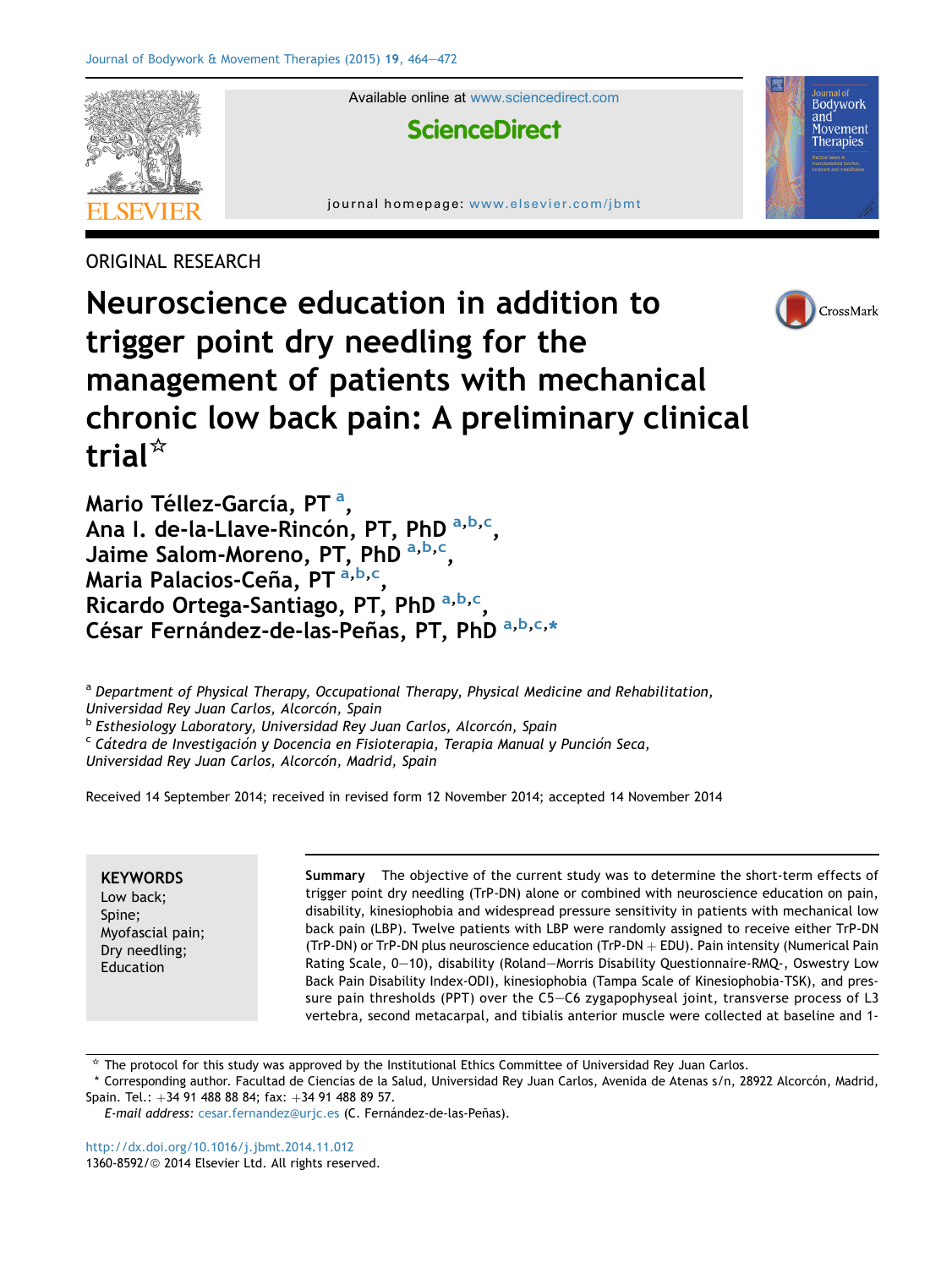week after the intervention. Patients treated with TrP-DN  $+$  EDU experienced a significantly greater reduction of kinesiophobia ( $P = 0.008$ ) and greater increases in PPT over the transverse process of L3 ( $P = 0.049$ ) than those patients treated only with TrP-DN. Both groups experienced similar decreases in pain, ODI and RMQ, and similar increases in PPT over the C5/C6 joint, second metacarpal, and tibialis anterior after the intervention (all,  $P > 0.05$ ). The results suggest that TrP-DN was effective for improving pain, disability, kinesiophobia and widespread pressure sensitivity in patients with mechanical LBP at short-term. The inclusion of a neuroscience educational program resulted in a greater improvement in kinesiophobia.

<sup>©</sup> 2014 Elsevier Ltd. All rights reserved.

## Introduction

Chronic low back pain (LBP) represents a significant health care burden resulting in substantial costs to society ([Linton,](#page-7-0) [1998](#page-7-0)). The economic burden associated with the management of LBP represents the highest compensation costs for workers in the United States [\(Dagenais et al., 2008\)](#page-7-0). It has been estimated that the 1-year prevalence for LBP ranges from 22% to 65% ([Walker, 2000\)](#page-8-0). A recent study found that the prevalence of LBP has remained consistent over the years in Spain (Fernández-de-las-Peñas et al., 2013) suggesting that a better understanding for proper management of this condition is needed.

Physical therapy is one conservative treatment used for patients with chronic LBP. Several therapeutic approaches including lumbar spinal manipulation ([Rubinstein et al.,](#page-8-0) [2011](#page-8-0)), exercises [\(Haladay et al., 2013](#page-7-0)), soft tissue manual therapy [\(Brosseau et al., 2012\)](#page-7-0), and neurophysiology education (neuroscience education) [\(Clarke et al., 2011](#page-7-0)) are typically used for management of this condition; however, further studies investigating the effects of interventions targeted soft tissues and neurophysiology pain education are needed ([Clarke et al., 2011](#page-7-0)). The relevance of soft tissue interventions is related to the hypothesis that muscle trigger points (TrP) can be involved in centrally mediated pain mechanisms observed in patients with chronic LBP ([Roussel et al., 2013](#page-8-0)).

TrPs are defined as hypersensitive regions in taut bands of a skeletal muscle that are painful to palpation and elicit referred pain [\(Simons et al., 1999](#page-8-0)). Clinically, TrPs are classified as active or latent. Active TrPs are spontaneously painful and when palpated elicit a referred pain reproducing the patient's symptoms. Latent TrPs are not painful spontaneously but when palpated elicit a referred pain that does not reproduce any of the patient's symptoms. Different studies have demonstrated that the levels of chemical mediators, e.g., bradykinin, serotonin, or substance P, are higher in active muscle TrPs as compared to latent TrPs and muscle regions without TrPs ([Shah et al.,](#page-8-0) [2005; Shah and Gilliams, 2008](#page-8-0)).

TrP-dry needling (TrP-DN) is a proposed therapeutic approach (Dommerholt and Fernandez-de-las-Peñas, 2013) used to reduce TrP-associated pain ([Tough and White,](#page-8-0) [2011](#page-8-0)). Preliminary evidence suggests that TrP-DN of active TrPs in patients with LBP may be effective ([Itoh](#page-7-0) [et al., 2004; Chen and Nizar, 2011\)](#page-7-0); however, additional well-designed studies are needed to further determine treatment effectiveness [\(Furlan et al., 2005](#page-7-0)). The mechanisms as to how TrP-DN exerts its effects are not fully understood. However, it has been proposed that both mechanical and neuro-physiological theory mechanisms exist ([Dommerholt, 2011\)](#page-7-0). In fact, potential neurophysiological effects of TrP-DN include a decrease in metabolic mediators, reduction of peripheral nociceptive inputs, and activation of descending inhibitory pain pathways [\(Chou et al., 2012; Cagnie et al., 2013\)](#page-7-0).

Neuroscience pain education consists of educational sessions describing the neurobiology and neurophysiology of pain and pain processing by the nervous system. This approach attempts to increase patients' understanding of their pain by explaining in detail the underlying neurophysiology of chronic pain ([Butler and Moseley, 2003](#page-7-0)). It has been proposed that neuroscience education can modify the attitude of the patients and in combination with other therapy interventions improves pain and disability [\(Louw](#page-7-0) [et al., 2011](#page-7-0)). It is possible that TrP-DN can be an effective complementary intervention to neuroscience education for the management of patients with chronic LBP.

To the best of the authors' knowledge, no previous study has investigated the clinical and neurophysiological effects of the combination of TrP-DN and neuroscience education in patients with chronic LBP. Potentially, both treatments may help decrease hyper-excitability of central nervous system. Therefore, the purpose of this preliminary clinical trial was to determine the short-term effects of TrP-DN alone versus TrP-DN combined with neuroscience pain education on pain intensity, disability, kinesiophobia and widespread pressure pain sensitivity in individuals with chronic mechanical LBP. We hypothesized that patients receiving TrP-DN combined with neuroscience education would experience greater improvement in all outcomes than patients receiving TrP-DN in isolation.

## Methods

### **Participants**

A preliminary single-blind randomized clinical trial was conducted. Consecutive patients with chronic non-specific LBP referred by their physician for physical therapy from January to June 2014 were screened for eligibility criteria.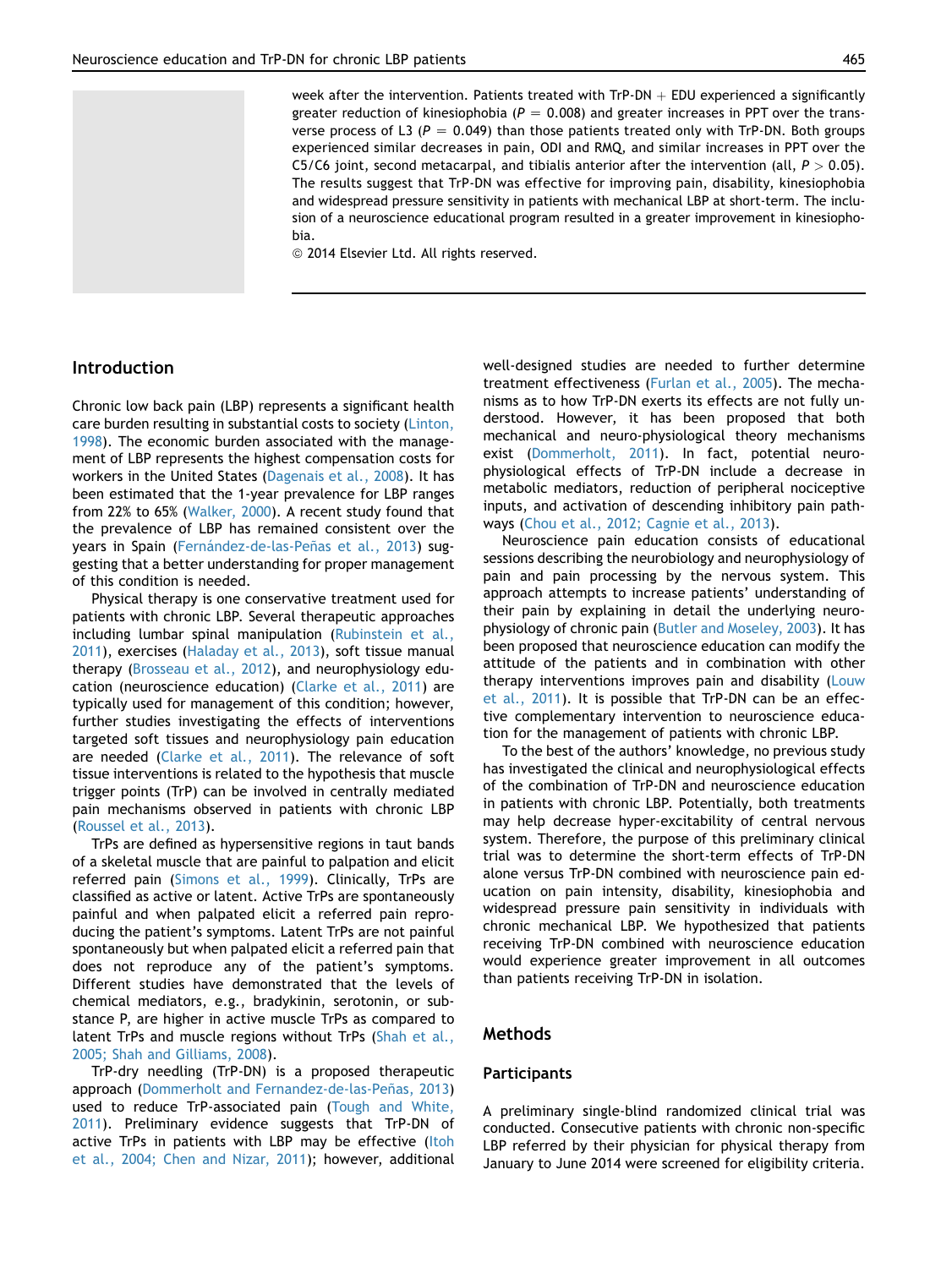In the current study, chronic non-specific low back pain was defined as pain symptoms localized below the costal margin and over the gluteus area persisting for  $\geq$ 3 months. To be eligible patients had to exhibit: 1, age between 18 and 65 years; 2; history of non-specific LBP without referral into the lower extremity longer than 1 year; 3, score  $\geq$ 4 points on the Roland Morris Disability Questionnaire; 4, have not received physical therapy within the last 6 months; and 5, exhibit at least 1 active TrP reproducing their symptom.

All of the following criteria were required for a patient to be diagnosed of active TrPs ([Simons et al., 1999\)](#page-8-0): 1, presence of a palpable taut band; 2, presence of a hypersensitive spot in the taut band; 3, palpable or visible local twitch on snapping palpation; and, 4, the referred pain elicited by palpation of the painful spot reproduced the symptoms, totally or partially, of the patient. These criteria have good inter-examiner reliability (kappa:  $0.84-0.88$ ) when applied by an experienced clinician [\(Gerwin et al., 1997\)](#page-7-0). Participants were examined for the presence of active TrPs in the gluteus medius and quadratus lumborum muscles by a clinician with 8 years of clinical experience in the assessment and treatment of TrPs.

Patients were excluded if they exhibited any of the following: 1, lumbar stenosis; 2, clinical signs of radiculopathy; 3, diagnosis of lumbar spondylolisthesis; 4, diagnosis of fibromyalgia syndrome; 5, LBP with a specific underlying pathology such as tumor, infection, inflammatory disorder, herniated disc, prolapsed disc; 6, treatment with corticosteroid or oral medication in the past 6 months; 7, history of spinal surgery; 8, signs consistent with nerve root compression, e.g., positive straight-leg-raise test  $<$ 45 $^{\circ}$ , diminished lower-extremity force, or diminished reflexes; or, 9, fear to needles. The medical history from each patient was solicited from their primary care physician to assess the presence of the exclusion criteria. The local human research committee of the Universidad Rey Juan Carlos, Spain approved the protocol. The study was conducted following the declaration of Helsinki. All subjects signed an informed consent prior to their inclusion in the study.

## Randomization

Following the baseline examination, patients were randomly assigned to receive either TrP-DN alone (TrP-DN group) or TrP-DN plus neuroscience education (TrP- $DN + EDU$  group). Concealed allocation was performed by using a computer-generated randomized table of numbers created prior to the start of data collection by a researcher not involved in the recruitment or treatment of patients. Outcome measures were assessed before the intervention and 1-week after the last intervention by an assessor blinded to treatment allocation group. Patients were refrained from taking any medication or seeking additional treatments during the study period.

## Pain and disability outcomes

Participants provided demographic and clinical data and also completed a number of measures of pain and disability including the Roland-Morris Disability Questionnaire (RMQ)

[\(Roland and Morris, 1983\)](#page-8-0), the Oswestry Low Back Pain Disability Index (ODI) [\(Fairbank et al., 1980\)](#page-7-0), and a Numerical Pain Rate Scale (NPRS) ([Jensen et al., 1999\)](#page-7-0).

The RMQ is the most commonly used questionnaire for assessing disability due to LBP ([Murphy and Lopez, 2013\)](#page-8-0). It consists of 24 items reflecting limitations in different activities of daily living attributed to LBP including walking, bending over, sitting, lying down, dressing, sleeping, selfcare and daily life activities. The patient marks each item that applies to his/her current status, and each item receives a score of 1. The total score ranges from 0 (no disability) to 24 (maximum possible disability) ([Roland and](#page-8-0) [Morris, 1983\)](#page-8-0). The Spanish version of the RMQ has exhibited good test-retest reliability (ICC:  $0.87$ ) and good internal consistency (Cronbach  $\alpha$ : 0.84-0.91) [\(Kovacs et al.,](#page-7-0)  $2002$ ). It has been reported that a change of 2-3 points [\(Bombardier et al., 2001](#page-7-0)) or 30% from baseline scores [\(Jordan et al., 2006\)](#page-7-0) represents Minimum Clinically Important Difference (MCID) for the RMQ.

The ODI consists of a questionnaire including 10 items referring to activities of daily living that might be disrupted by LBP. Each item is answered on a 6-point Likert scale ranging from "no problem at all" [0] to "not possible" [5]. The total score ranges from 0 to 50 [\(Fairbank et al., 1980](#page-7-0)). The Spanish version of the ODI has shown good test-retest reliability (ICC: 0.92) and favorable internal consistency (Cronbach  $\alpha$ : 0.86) (Flórez et al., 1995). A change of 10 points has been recommended as the MCID for the ODI [\(Ostelo and de Vet, 2005](#page-8-0)).

A 10-point Numerical Pain Rating Scale (NPRS; 0: no pain, 10: maximum pain) was used to assess the patients' current level of LBP ([Jensen et al., 1999](#page-7-0)). The MCID for the NPRS in patients with chronic LBP has been reported to be 2.5 points [\(Ostelo and de Vet, 2005](#page-8-0)).

#### Kinesiophobia assessment

The Tampa Scale of Kinesiophobia (TSK) was used to assess the fear of movement and (re) injury [\(Miller et al., 1991](#page-8-0)). It is a 17-item questionnaire where each item is scored on a 4 point Likert scale ranging from "strongly disagree" [1] to "strongly agree" [4]. Items 4, 8, 12, and 16 are negatively worded and reversed scored. Ratings are summed to yield a total score (ranging from 17 to 68 points) where higher values reflect greater fear of (re) injury ([Miller et al.,](#page-8-0) [1991](#page-8-0)). Test-retest reliability of the TSK ranges from 0.90 to 0.96 in individuals with chronic LBP [\(George et al., 2010](#page-7-0)). The Spanish version of this questionnaire has also demonstrated good reliability (internal consistency and stability) and validity (convergent and predictive) (Gómez-Pérez [et al., 2011\)](#page-7-0).

#### Pressure pain thresholds

Pressure pain threshold (PPT), defined as the amount of pressure applied for the pressure sensation to first change to pain (Vanderweeën et al., 1996), was assessed bilaterally (dominant and non-dominant sides) with an electronic algometer (Somedic AB<sup>®</sup>, Farsta, Sweden) over the C5–C6 zygapophyseal joint, the L3 transverse process, the second metacarpal, and the tibialis anterior muscle with the aim of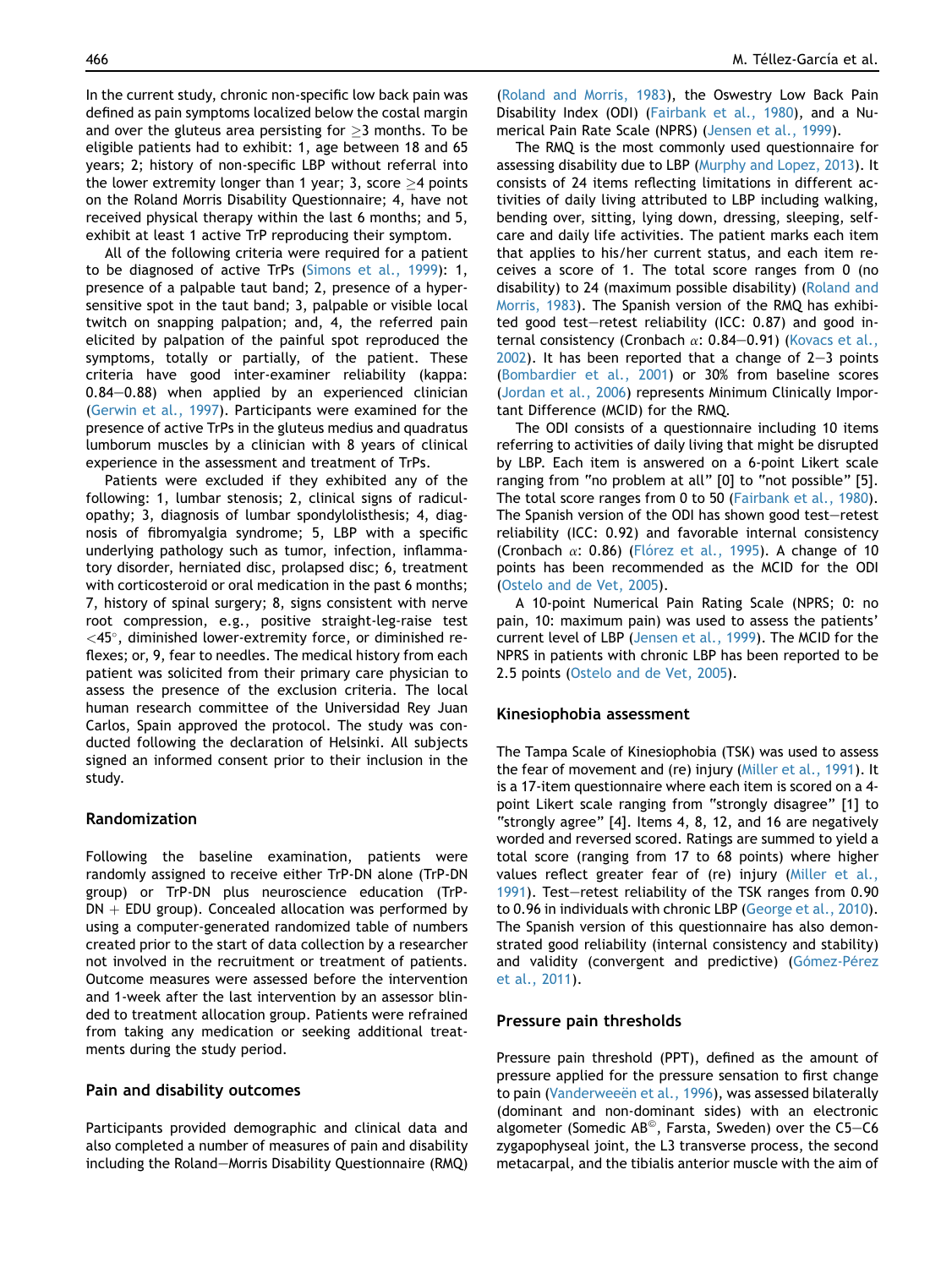examining changes in widespread pressure pain sensitivity ([Roussel et al., 2013\)](#page-8-0). Patients were instructed to press a switch when the sensation first changed from pressure to pain. The mean of 3 trials was calculated and used for the analysis. Thirty seconds was provided between each trial. It has been reported that PPT conducted over the cervical spine exhibit excellent intra-rater reliability (ICC:  $0.94-0.97$ ) and good to excellent inter-rater reliability  $(ICC: 0.79-0.90)$  when performed on individuals with acute neck pain ([Walton et al., 2011](#page-8-0)). The minimal detectable change MDC for PPT over the cervical spine and tibialis anterior muscle in individuals with acute neck pain has been reported to be 47.2 kPa and 97.9 kPa, respectively ([Walton et al., 2011\)](#page-8-0).

## Trigger point-dry needling (TrP-DN)

Active TrPs located in the gluteus medius (see Fig. 1) and quadratus lumborum (see Fig. 2) muscles were treated with TrP-DN. These muscles were chosen because active TrPs are prevalent in patients with chronic mechanical LBP [\(Iglesias-](#page-7-0)González et al., 2013). The intervention was provided by a clinician with 10 years of experience in the treatment of TrPs using this technique. Patients in both groups received 3 sessions of TrP-DN over active TrPs with disposable stainless steel needles (0.3 mm<sup>\*</sup> 30/50 mm, Novasan<sup>®</sup>, Madrid, Spain) that were inserted through the skin over the active TrP. In this study, the fast-in and fast-out technique described by Hong was applied [\(Hong, 1994\)](#page-7-0). After locating an active TrP, the overlying skin was cleaned with alcohol, and the needle was subsequently inserted, penetrating the skin and muscle to a depth of approximately  $20-25$  mm into the TrP. The position of the patient was always side lying. Once inserted into the TrP, the needle was moved in multiple directions until the first local twitch response was obtained. It is suggested that multiple local twitch responses should be elicited during TrP-DN for successful treatment. Once the first local twitch response was obtained, the needling was performed in an up and down fashion, performing  $5-8$  mm vertical motions with no



Figure 1 Trigger point dry needling (TrP-DN) applied over active TrPs in the gluteus medius muscle of a patient with mechanical low back pain. Copyright, David G Simons Academy $\mathbb{M}$ , Switzerland $\mathbb{O}$ , with permission.



Figure 2 Trigger point dry needling (TrP-DN) applied over active TrPs in the quadratus lumborum muscle of a patient with mechanical low back pain. Copyright, David G Simons Academy<sup>™</sup>, Switzerland<sup>©</sup>, with permission.

rotations (fast in and fast out technique), at approximately 1 Hz for  $25-30$  s with the aim of eliciting different local twitch responses. In such a manner, the needle performed multiple insertions into the active TrP without removing it from the skin. Since TrP-DN sometimes induces posttreatment soreness, patients were advised to report any increase in their symptoms after the intervention.

All patients exhibited bilaterally active TrPs in the gluteus medius and quadratus lumborum muscles that referred pain reproducing their symptoms. Patients received 3 sessions of TrP-DN, once per week during the study period. TrP-DN was based on clinical findings. Active TrPs received dry needling in the first and second sessions in all patients (mean: 4). At the third and last treatment session a 40% reduced number of active TrPs were observed. Therefore, TrP-DN was only applied to the remaining active TrPs (mean: 2.6 points).

### Neuroscience education

Participants allocated to TrP-DN  $+$  EDU received a 30 min education session, once per week for the last 2 weeks (treatment sessions number  $2-3$ ) after the application of TrP-DN. They received face-to-face individual educational sessions focused on neurophysiology of pain with no particular reference to the lumbar spine with a discussion of acute nociception versus chronic pain. In addition, patients were informed about the role of beliefs and attitudes towards their pain. A PowerPoint presentation based on the book "Explain Pain" [\(Butler and Moseley, 2003](#page-7-0)) was used for better understanding of the concepts. During the sessions patients were encouraged to ask potential questions and their input was used to individualize the information they received. Written information about pain physiology concepts discussed during the sessions was provided as homework between sessions [\(Nijs et al., 2011](#page-8-0)).

### Statistical analysis

Data were analyzed with Statistical Package for Social Scientists (SPSS) version 18.0. Mean, standard deviations, and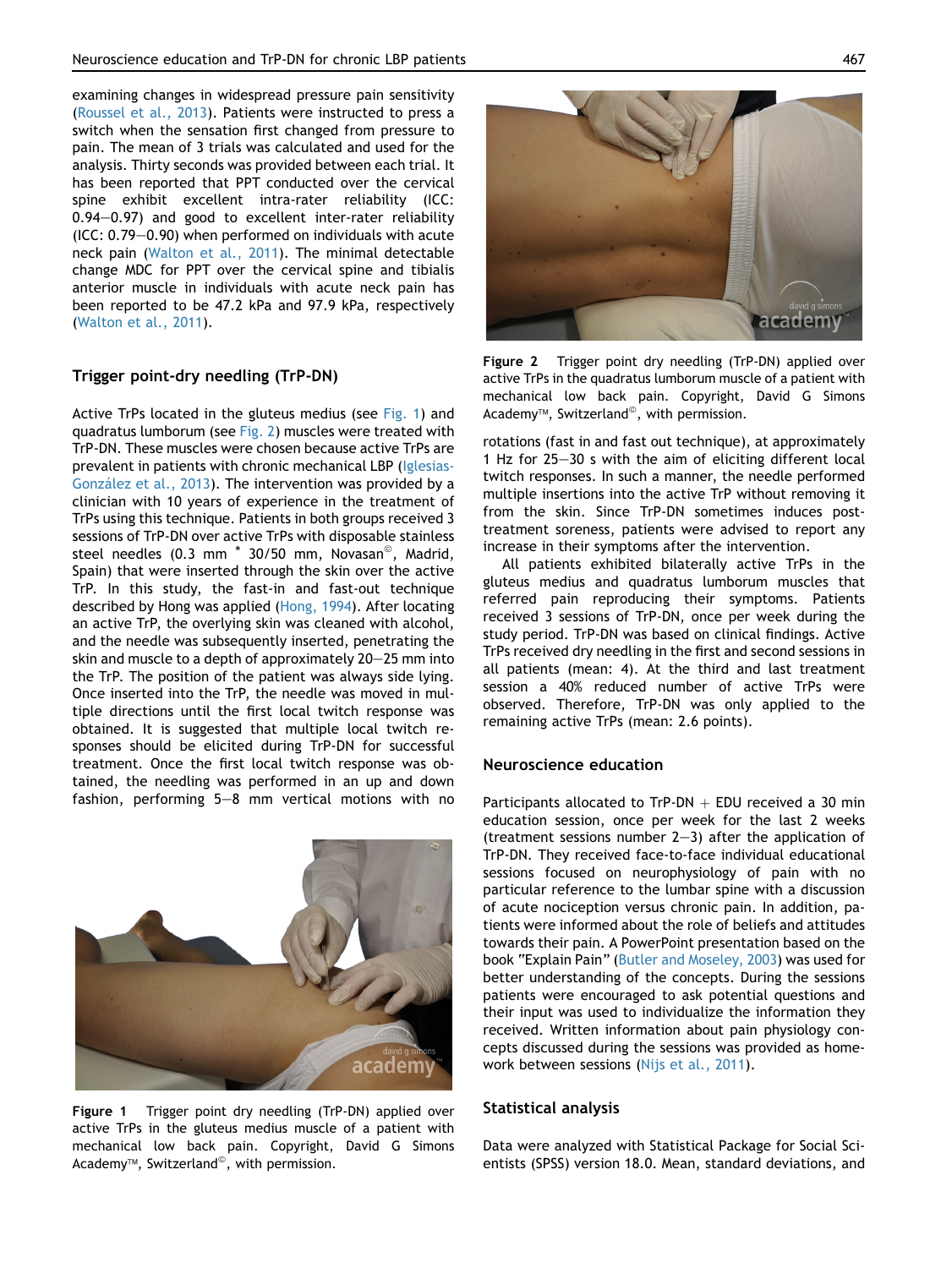

Figure 3 Flow diagram of patients throughout the course of the study.

95% confidence intervals (95% CI) were calculated for each variable. The Kolmogorov-Smirnov (KS-test) test showed normal distribution of quantitative data. Baseline demographic variables and self-report outcomes were compared between groups using independent t-tests for continuous data and  $\chi^2$  tests of independence for categorical data. Separate  $2 \times 2$  mixed model analysis of variance (ANOVAs) with time (baseline, 1-week after) as the withinsubjects factor and group (TrP-DN, TrP-DN  $+$  EDU) as the between-subjects factor were used for determine between-groups differences in pain (NPRS), disability (RMQ and ODI), and kinesiophobia (TSK). For PPT data, separate  $2 \times 2 \times 2$  mixed model ANOVAs with time (baseline, 1-week after) and side (dominant, non-dominant) as withinsubjects factors and group (TrP-DN, TrP-DN  $+$  EDU) as the between-subjects factor were used. The main hypothesis of interest was the Group  $*$  Time interaction. To enable comparison of effect sizes, standardized mean score differences (SMDs) were calculated by dividing mean differences between both groups by the pooled standard deviation.

# Results

Twenty consecutive patients with mechanical LBP were screened for eligibility criteria. Twelve patients (mean  $\pm$  SD age:  $36 \pm 10$  years old; 66% female) satisfied the eligibility criteria, agreed to participate, and were randomized to either the TrP-DN ( $n = 6$ ) or TrP-DN  $+$  EDU ( $n = 6$ ) group. The reasons for ineligibility are listed in Fig. 3 which provides a flow diagram of patient recruitment and retention.

Baseline features between both groups were similar and comparable for all variables [\(Table 1](#page-5-0)).

The 2  $\times$  2 mixed-model ANOVA revealed a significant Group  $*$  Time interaction for TKS ( $F = 10.66$ ;  $P = 0.008$ ): patients treated with  $TrP-DN + EDU$  experienced a greater reduction of kinesiophobia than those treated only with TrP-DN ([Table 2](#page-5-0)). Between-group difference in change score was large (SMD: 3.01) in favor of the TrP-DN  $+$  EDU group. No significant Group  $*$  Time interaction was found for pain intensity ( $F = 0.067$ ;  $P = 0.801$ ), ODI ( $F = 0.398$ ;  $P = 0.542$ ) or RMQ ( $F = 3.066$ ;  $P = 0.111$ ), but there was a main effect for time with both groups experiencing a similar decrease in the intensity of pain  $(F = 16.421;$  $P = 0.002$ ), ODI ( $F = 37.212$ ;  $P < 0.001$ ), and RMQ  $(F = 43.421; P < 0.001)$ , after the intervention [\(Table 2](#page-5-0)). Pre-post effect sizes were large (SMD  $> 1.01$ ) for both groups in all outcomes. Between-group differences in change score was small (SMD: 0.25) for intensity of pain and moderate for RMQ and ODI (SMD  $<$  0.65) in favor of the TrP- $DN + EDU$  (pain and RMQ) or TrP-DN (ODI) group, respectively.

The 2  $\times$  2  $\times$  2 ANOVA revealed a significant Group  $*$  Time interaction for PPT over transverse process of L3 (Group  $*$  Time:  $F = 4.396$ ,  $P = 0.049$ ; Side  $*$  Time:  $F = 1.162$ ,  $P = 0.294$ ; Group  $*$  Time  $*$  Side:  $F = 0.003$ ,  $P = 0.956$ , but not over the remaining locations: C5-C6 (Group  $*$  Time:  $F = 0.058$ ,  $P = 0.812$ ; Side  $*$  Time:  $F = 0.345, P = 0.563$ ; Group  $*$  Time  $*$  Side:  $F = 0.254$ ,  $P = 0.620$ , second metacarpal (Group  $*$  Time:  $F = 0.296$ ,  $P = 0.592$ ; Side \* Time:  $F = 0.054$ ,  $P = 0.819$ ; Group  $*$  Time  $*$  Side:  $F = 0.498$ ,  $P = 0.488$ ), and tibialis anterior (Group  $*$  Time:  $F = 0.179$ ,  $P = 0.677$ ; Side  $*$  Time: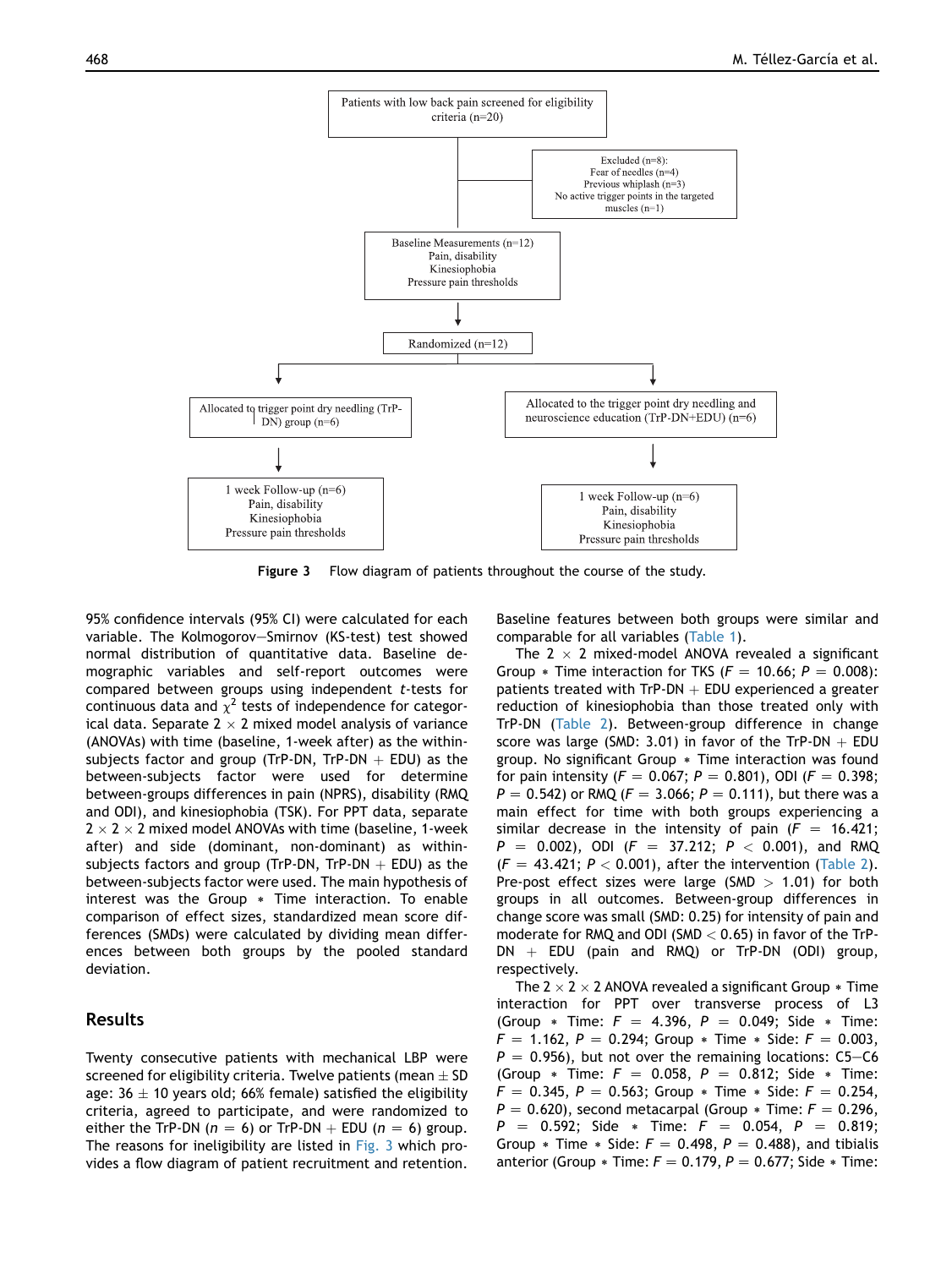### <span id="page-5-0"></span>Table 1 Baseline demographics for both groups.

|                                                 | TrP-DN group     | $TrP\text{-}DN + EDU$ |  |  |  |  |
|-------------------------------------------------|------------------|-----------------------|--|--|--|--|
|                                                 | $(n = 6)$        | group $(n = 6)$       |  |  |  |  |
| Clinical features                               |                  |                       |  |  |  |  |
| Gender (male/female)                            | 7/4              | 7/4                   |  |  |  |  |
| Age (years)                                     | $37 + 13$        | $36 + 5$              |  |  |  |  |
| Pain intensity (NPRS, 0-10)                     | $4.8 + 3.1$      | $5.0 + 2.1$           |  |  |  |  |
| Time with pain (months)                         | $19 + 8$         | $17 + 9$              |  |  |  |  |
| ODI $(0 - 50)$                                  | $30.0 + 14.8$    | $24.2 \pm 9.7$        |  |  |  |  |
| $RMQ$ (0-24)                                    | $8.3 + 1.2$      | $10.3 + 3.4$          |  |  |  |  |
| TKS (17-68)                                     | $43.3 \pm 5.9$   | $41.5 + 6.2$          |  |  |  |  |
| Pressure pain thresholds (kPa/cm <sup>2</sup> ) |                  |                       |  |  |  |  |
| PPT C5-C6 dominant side                         | $169.0 + 28.2$   | $176.1 + 33.5$        |  |  |  |  |
| PPT C5-C6 non-dominant<br>side                  | $158.5 \pm 30.2$ | $174.7 + 80.4$        |  |  |  |  |
| PPT transverse process L3<br>dominant side      | $747.6 + 61.9$   | $210.8 + 60.1$        |  |  |  |  |
| PPT transverse process L3<br>non-dominant side  | $226.8 + 20.3$   | $217.8 + 85.8$        |  |  |  |  |
| PPT second metacarpal<br>dominant side          | $190.0 + 38.2$   | $751.1 + 179.1$       |  |  |  |  |
| PPT second metacarpal<br>non-dominant side      | $183.7 + 44.8$   | $199.5 + 92.4$        |  |  |  |  |
| PPT tibialis anterior<br>dominant side          | $321.1 + 62.1$   | $375.3 + 71.8$        |  |  |  |  |
| PPT tibialis anterior<br>non-dominant side      | $300.2 + 44.4$   | $347.6 + 40.6$        |  |  |  |  |

TrP-DN: trigger point dry needling; ODI: Oswestry low back pain disability index; RMQ: Roland-Morris disability questionnaire; NPRS: numerical pain rate scale; TSK: Tampa scale of kinesiophobia.

 $F = 0.002$ ,  $P = 0.963$ ; Group  $*$  Time  $*$  Side:  $F = 0.437$ ,  $P = 0.516$ ). Patients receiving TrP-DN  $+$  EDU exhibited large increases in PPT over the transverse process of L3 as compared to those receiving TrP-DN (between-group differences in change scores, SDM  $> 1.10$ , both sides). Again, there was a main effect for time with both groups experiencing similar increases in PPT over C5/C6 joint  $(F = 35.709; P < 0.001)$ , the second metacarpal  $(F = 5.885; P = 0.025)$ , and tibialis anterior ( $F = 49.255;$  $P < 0.001$ , after the intervention ([Table 3\)](#page-6-0).

Ten of the 12 patients (83%) experienced some soreness after TrP-DN treatment but did not experience an increase in their symptoms. TrP-DN post-treatment soreness resolved spontaneously within  $24-32$  h in all patients without any intervention.

## **Discussion**

The results of this preliminary randomized clinical trial suggest that TrP-DN was effective for improving pain, disability, kinesiophobia and widespread pressure pain sensitivity in subjects with mechanical LBP at short-term follow-up period. In addition, the inclusion of a neuroscience educational program resulted in a significantly greater reduction in kinesiophobia.

Patients in both groups experienced similar improvements in pain and disability. Although improvements in both groups exceeded the MCID of 2.5 points for pain intensity for this patient population ([Ostelo and de Vet, 2005\)](#page-8-0) the clinical relevance should be considered cautiously since the lower bound estimates of the 95% CI did not exceed this value (Table 2). However, within-group scores and their for both the ODI and RQM surpassed their respective MCID of 10 ([Ostelo and de Vet, 2005\)](#page-8-0) and 3 ([Bombardier et al., 2001](#page-7-0)) points respectively, suggesting a clinically relevant effect on disability (Table 2). A similar reduction of pain and disability in both groups may suggest that TrP-DN was the main responsible for these changes. This finding could be related to the fact that a greater number of active TrPs was associated with higher intensity of the pain in patients with non-specific LBP (Iglesias-González et al., 2013).

Both groups also experienced a decrease in kinesiophobia, however changes were larger in those patients

| Table 2<br>Baseline, final treatment session, and change scores for pain, disability and kinesiophobia. |                 |                  |                               |                                              |  |  |
|---------------------------------------------------------------------------------------------------------|-----------------|------------------|-------------------------------|----------------------------------------------|--|--|
| Outcome group                                                                                           | Baseline        | End of treatment | Within group change<br>scores | Between-group difference<br>in change scores |  |  |
| Pain intensity (NPRS, $0-10$ )                                                                          |                 |                  |                               |                                              |  |  |
| TrP-DN group                                                                                            | $4.8 \pm 3.1$   | $1.2 \pm 1.1$    | $-3.6$ (-6.0, -1.1)           | $0.6$ (-3.8, 4.8)                            |  |  |
| $TrP\text{-}DN + EDU$ group                                                                             | $5.0 \pm 2.1$   | $0.8 \pm 1.0$    | $-4.2$ (-6.6, -1.7)           |                                              |  |  |
| Oswestry low back pain disability index (ODI, $0-50$ )                                                  |                 |                  |                               |                                              |  |  |
| TrP-DN group                                                                                            | $30.0 \pm 14.8$ | $6.0 \pm 5.1$    | $-24.0$ ( $-39.1, -8.9$ )     | $4.5$ (-11.3, 20.4)                          |  |  |
| $TrP\text{-}DN + EDU$ group                                                                             | $24.2 \pm 9.7$  | $4.7 \pm 3.2$    | $-19.5$ ( $-29.9$ , $-9.0$ )  |                                              |  |  |
| Roland–Morris disability questionnaire (RMQ, $0-24$ )                                                   |                 |                  |                               |                                              |  |  |
| TrP-DN group                                                                                            | $8.3 \pm 1.2$   | $2.2 + 0.8$      | $-6.1$ ( $-8.0, 4.3$ )        | $3.6$ (-1.0, 7.2)                            |  |  |
| $TrP\text{-}DN + EDU$ group                                                                             | $10.3 \pm 3.4$  | $1.0 \pm 1.1$    | $-9.7$ ( $-13.6$ , $-5.1$ )   |                                              |  |  |
| Tampa scale of kinesiophobia (TKS, 17-68)*                                                              |                 |                  |                               |                                              |  |  |
| TrP-DN group                                                                                            | $43.3 \pm 5.9$  | $38.3 \pm 5.1$   | $-5.0$ ( $-11.6$ , 1.6)       | $-12.7$ (-21.3, -4.0)*                       |  |  |
| $TrP\text{-}DN + EDU$ group                                                                             | 41.5 $\pm$ 6.2  | $23.8 \pm 2.9$   | $-17.7$ ( $-25.1$ , $-10.2$ ) |                                              |  |  |

Values are expressed as mean  $\pm$  standard deviation for baseline and final means and as mean (95% confidence interval) for within- and between-group change scores.

\*Significant between-groups differences (Group  $*$  Time interaction, ANOVA  $P < 0.05$ ).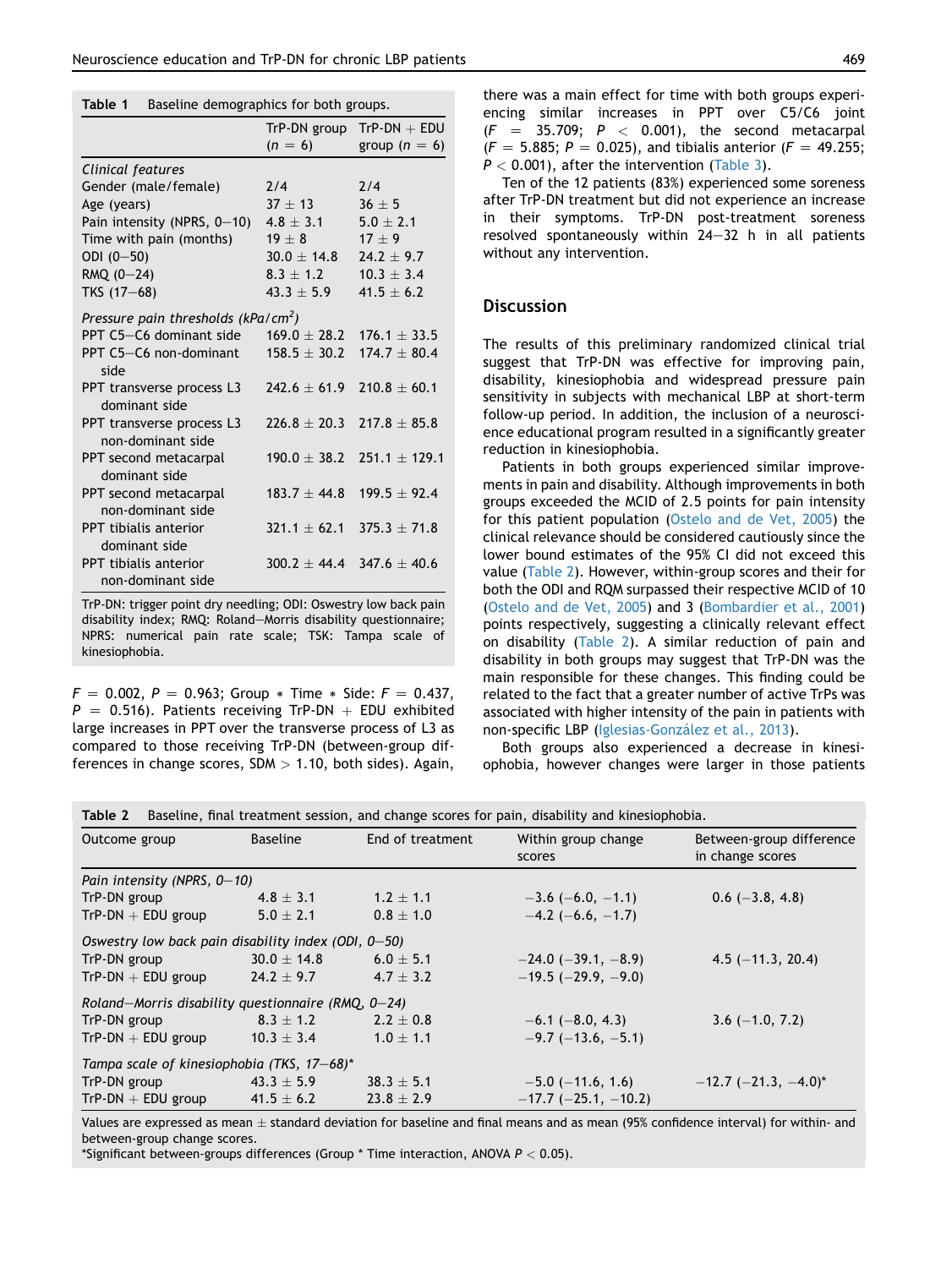| Outcome group                                                      | <b>Baseline</b>   | End of treatment  | Within group<br>change scores | Between-group difference<br>in change scores |
|--------------------------------------------------------------------|-------------------|-------------------|-------------------------------|----------------------------------------------|
| PPT C5-C6 dominant side (kPa/cm <sup>2</sup> )                     |                   |                   |                               |                                              |
| TrP-DN group                                                       | $169.0 \pm 28.2$  | $224.6 \pm 46.8$  | 55.6 (19.1, 92.3)             | $18.0$ (-30.0, 65.7)                         |
| $TrP\text{-}DN + EDU$ group                                        | $176.1 \pm 53.5$  | $249.7 \pm 42.6$  | 73.6 (32.4, 114.8)            |                                              |
| PPT C5-C6 non-dominant side (kPa/cm <sup>2</sup> )                 |                   |                   |                               |                                              |
| TrP-DN group                                                       | $158.5 \pm 30.2$  | $240.8 + 42.4$    | 82.3 (37.6, 126.3)            | $6.6$ (-12.0, 15.6)                          |
| $TrP\text{-}DN + EDU$ group                                        | $174.7 \pm 80.4$  | $250.3 \pm 61.3$  | 75.6 (25.5176.7)              |                                              |
| PPT transverse process L3 dominant side (kPa/cm <sup>2</sup> )     |                   |                   |                               |                                              |
| TrP-DN group                                                       | $242.6 \pm 61.9$  | $335.7 \pm 28.7$  | 93.1 (38.4, 147.7)            | $61.8$ (4.5, 128.1)*                         |
| $TrP\text{-}DN + EDU$ group                                        | $210.8 \pm 60.1$  | $365.7 \pm 95.1$  | 154.9 (101.5, 208.3)          |                                              |
| PPT transverse process L3 non-dominant side (kPa/cm <sup>2</sup> ) |                   |                   |                               |                                              |
| TrP-DN group                                                       | $226.8 \pm 20.3$  | $352.4 \pm 42.1$  | 125.6 (69.4, 181.8)           | 58.7 (50.9, 66.5)*                           |
| $TrP\text{-}DN + EDU$ group                                        | $217.8 \pm 85.8$  | 402.1 $\pm$ 133.0 | 184.3 (111.7, 247.4)          |                                              |
| PPT second metacarpal dominant side (kPa/cm <sup>2</sup> )         |                   |                   |                               |                                              |
| TrP-DN group                                                       | $190.0 \pm 38.2$  | $247.6 \pm 57.7$  | 57.6 (25.8, 89.4)             | 41.9 $(-16.7, 75.3)$                         |
| $TrP\text{-}DN + EDU$ group                                        | $251.1 \pm 129.1$ | $266.8 \pm 49.3$  | 15.7(7.6, 23.8)               |                                              |
| PPT second metacarpal non-dominant side (kPa/cm <sup>2</sup> )     |                   |                   |                               |                                              |
| TrP-DN group                                                       | $183.7 \pm 44.8$  | $225.5 \pm 52.4$  | 41.8 (18.5, 72.1)             | $5.4 (-14.6, 25.8)$                          |
| $TrP\text{-}DN + EDU$ group                                        | $199.5 \pm 92.4$  | $246.7 \pm 11.3$  | 47.2 (23.7, 70.2)             |                                              |
| PPT tibialis anterior dominant side (kPa/cm <sup>2</sup> )         |                   |                   |                               |                                              |
| TrP-DN group                                                       | $321.1 + 62.1$    | $444.3 + 97.4$    | 123.2 (32.6, 213.7)           | $8.1$ (-13.8, 30.1)                          |
| $TrP\text{-}DN + EDU$ group                                        | $375.3 \pm 71.8$  | 490.4 $\pm$ 103.1 | 115.1(23.1, 207.1)            |                                              |
| PPT tibialis anterior non-dominant side (kPa/cm <sup>2</sup> )     |                   |                   |                               |                                              |
| TrP-DN group                                                       | $300.2 \pm 44.4$  | $402.4 \pm 63.0$  | 102.2 (39.7, 164.7)           | $37.1$ (-26.3, 100.5)                        |
| $TrP\text{-}DN + EDU$ group                                        | $347.6 \pm 40.6$  | $486.9 \pm 101.1$ | 139.3 (37.7, 240.8)           |                                              |

<span id="page-6-0"></span>**Table 3** Baseline, final treatment session, and change scores for pressure pain thresholds.

Values are expressed as mean  $\pm$  standard deviation for Baseline and Final means and as mean (95% confidence interval) for within- and between-group change scores.

\*Significant between-groups differences (ANOVA  $P < 0.05$ ).

receiving TrP-DN plus neuroscience education. These findings seem expected since the objective of neuroscience education is decreasing the fear of movement or (re)injury. The current results are similar to previous studies supporting that neuroscience education programs are effective for the management of belief and attitudes of patients with LBP ([Louw et al., 2011](#page-7-0)). We should recognize that the isolated application of TrP-DN also decreased kinesiophobia which may be attributed to the decrease in pain and disability. It is possible that both therapeutic interventions can be considered complementary for the management of patients with LBP.

This study also found a reduction of widespread pressure pain hypersensitivity in both groups as reflected by the increase in PPTs over both symptomatic-related areas (L3 vertebra and tibialis anterior) and non-symptomatic (C5/C6 and second metacarpal) areas. Within-group mean changes were larger than the MDC values of 47.2 kPa for the cervical spine and 97.9 kPa for the tibialis anterior muscle ([Walton](#page-8-0) [et al., 2011\)](#page-8-0); but we should recognize that these changes exhibited broad 95%CIs and the lower bound did not always surpass. Other authors have established that differences between 20% and 25% are required to indicate a real change in PPTs [\(Prushansky et al., 2004](#page-8-0)). Changes in PPTs after the intervention in both groups were higher than 25% of preintervention scores in all areas (Table 3) supporting a meaningful effect for reducing widespread mechanical sensitivity. These results are similar to those previously found in patients with acute mechanical neck pain ([Mejuto-](#page-8-0)Vázquez et al., 2014) supporting the hypothesis that TrP-DN can reduce widespread sensitivity.

The observed combined reduction in pain intensity and widespread pressure pain sensitivity after the TrP-DN application alone or combined with neuroscience education suggests possible segmental and central sensitization mechanisms ([Dommerholt, 2011; Chou et al., 2012; Cagnie](#page-7-0) [et al., 2013](#page-7-0)). In fact, it is hypothesized that TrP-DN provides a counter-irritant effect by removing nociceptive inputs resulting in inhibition of neuroplastic changes associated with central sensitization at the dorsal horn. Similarly, it is purported that therapeutic mechanisms of neuroscience education also involve a decrease of central nervous system hyper-excitability [\(Butler and Moseley,](#page-7-0) [2003; Louw et al., 2011\)](#page-7-0) Therefore, both therapeutic interventions could be simultaneously applied for increasing their potential effects in patients with mechanical LBP.

Finally, the results need to be interpreted with caution based on some potential study limitations. First, we did not include a control group that received no treatment so we do not know if improvements observed in both groups could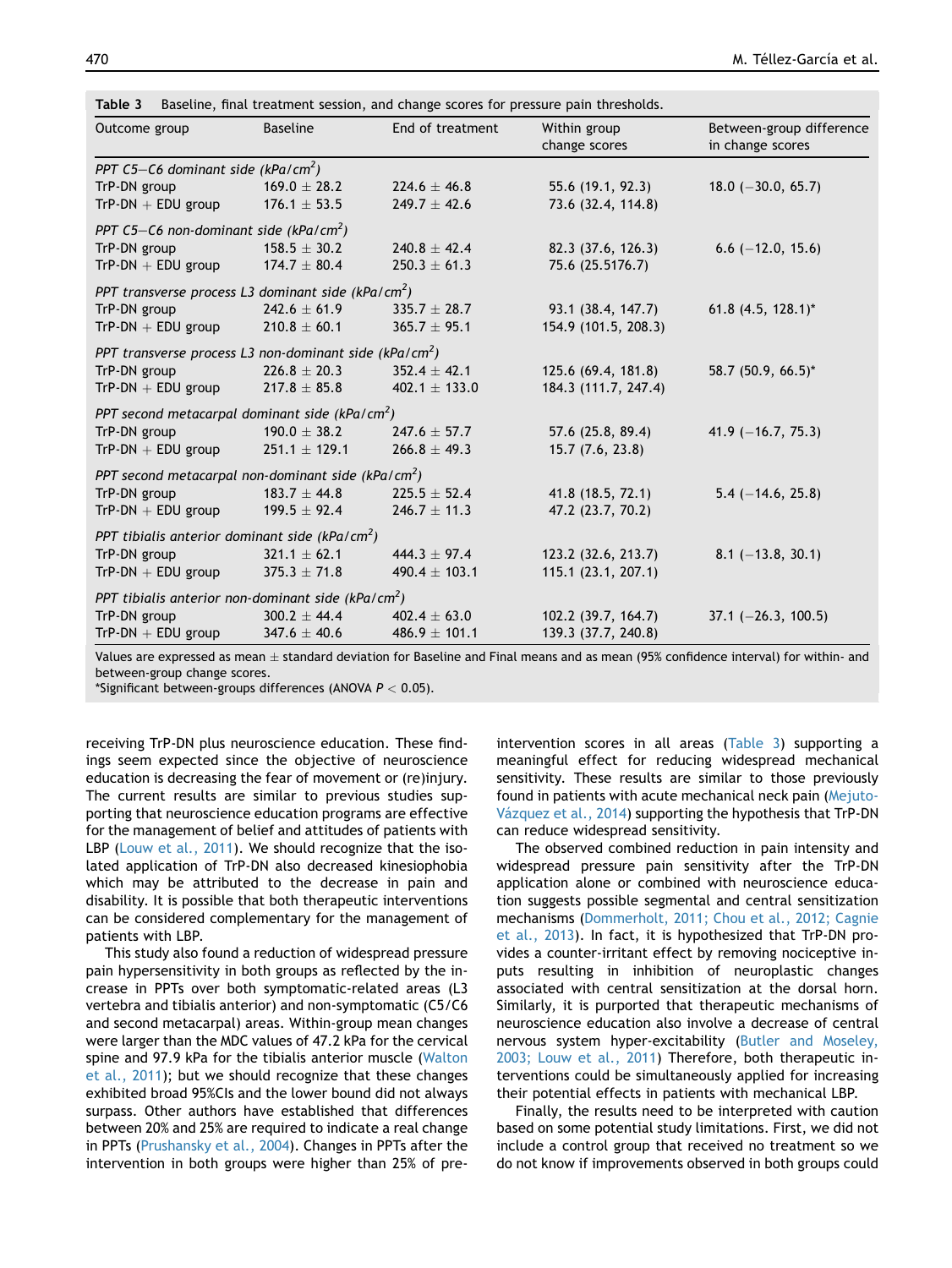<span id="page-7-0"></span>also be partially due to the natural history of the condition; although this is unlikely since all patients had chronic symptoms. Second, we only collected outcomes at a shortterm follow-up period. Third, we used TrP-DN alone or in combination with neuroscience education when in reality physical therapists usually treat patients with LBP using a multi-modal approach, so this may not truly reflect actual clinical practice. In fact, clinical guidelines suggest the use of manual therapy (including mobilization and manipulation) and exercises for the management of patients with mechanical LBP (Dagenais et al., 2010; Koes et al., 2010). Additionally, we applied a pragmatic and clinical approach where TrP-DN was applied based, on clinical findings. Future studies should continue to examine the effectiveness of multimodal approaches including TrP-DN and neuroscience education in combination with other accepted interventions such as spinal manipulative therapy or exercise for the management of patients with chronic non-specific LBP. Finally despite the small sample size of the current study, statistically significant and clinically relevant results were observed suggesting that a greater sample size would not alter the direction of the results. However, future trials may also benefit of greater sample size to increase the generalizability of the results.

## Conclusion

The results of this preliminary randomized clinical trial suggest that TrP-DN was effective for improving pain, disability, kinesiophobia and widespread pressure pain sensitivity at short-term in individuals with mechanical LBP. The inclusion of neuroscience educational program exerts a greater impact for decreasing kinesiophobia. Additional large-scale clinical trials with a longer-term follow-up are needed to further confirm our results.

# Conflicts of interest

The authors declare no conflicts of interest with the content of this article.

## References

- [Bombardier, C., Hayden, J., Beaton, D.E., 2001. Minimal clinically](http://refhub.elsevier.com/S1360-8592(14)00198-3/sref1) [important difference. Low back pain: outcome measures. J.](http://refhub.elsevier.com/S1360-8592(14)00198-3/sref1) [Rheumatol. 28, 431](http://refhub.elsevier.com/S1360-8592(14)00198-3/sref1)-[438.](http://refhub.elsevier.com/S1360-8592(14)00198-3/sref1)
- [Brosseau, L., Wells, G.A., Poitras, S., et al., 2012. Ottawa panel](http://refhub.elsevier.com/S1360-8592(14)00198-3/sref2) [evidence-based clinical practice guidelines on therapeutic](http://refhub.elsevier.com/S1360-8592(14)00198-3/sref2) [massage for low back pain. J. Bodyw. Mov. Ther. 16, 424](http://refhub.elsevier.com/S1360-8592(14)00198-3/sref2)-[455](http://refhub.elsevier.com/S1360-8592(14)00198-3/sref2).
- [Butler, D.S., Moseley, L., 2003. Explain the Pain. Noigroup](http://refhub.elsevier.com/S1360-8592(14)00198-3/sref3) [Publications.](http://refhub.elsevier.com/S1360-8592(14)00198-3/sref3)
- [Cagnie, B., Dewitte, V., Barbe, T., et al., 2013. Physiologic effects](http://refhub.elsevier.com/S1360-8592(14)00198-3/sref4) [of dry needling. Curr. Pain Headache Rep. 17, 348.](http://refhub.elsevier.com/S1360-8592(14)00198-3/sref4)
- [Chen, C.K., Nizar, A.J., 2011. Myofascial pain syndrome in chronic](http://refhub.elsevier.com/S1360-8592(14)00198-3/sref5) [back pain patients. Korean J. Pain 24, 100](http://refhub.elsevier.com/S1360-8592(14)00198-3/sref5)-[104.](http://refhub.elsevier.com/S1360-8592(14)00198-3/sref5)
- [Chou, L.W., Kao, M.J., Lin, J.G., 2012. Probable mechanisms of](http://refhub.elsevier.com/S1360-8592(14)00198-3/sref6) [needling therapies for myofascial pain control. Evid. Based](http://refhub.elsevier.com/S1360-8592(14)00198-3/sref6) [Complement. Alternat. Med. 705327](http://refhub.elsevier.com/S1360-8592(14)00198-3/sref6).
- [Clarke, C.L., Ryan, C.G., Martin, D.J., 2011. Pain neurophysiology](http://refhub.elsevier.com/S1360-8592(14)00198-3/sref7) [education for the management of individuals with chronic low](http://refhub.elsevier.com/S1360-8592(14)00198-3/sref7) [back pain: a systematic review and meta-analysis. Man. Ther.](http://refhub.elsevier.com/S1360-8592(14)00198-3/sref7) [16, 544](http://refhub.elsevier.com/S1360-8592(14)00198-3/sref7)-[549.](http://refhub.elsevier.com/S1360-8592(14)00198-3/sref7)
- [Dagenais, S., Caro, J., Haldeman, S., 2008. A systematic review of](http://refhub.elsevier.com/S1360-8592(14)00198-3/sref8) [low back pain cost of illness studies in the United States and](http://refhub.elsevier.com/S1360-8592(14)00198-3/sref8) internationally. Spine J.  $8, 8-20$ .
- [Dagenais, S., Tricco, A.C., Haldeman, S., 2010. Synthesis of recom](http://refhub.elsevier.com/S1360-8592(14)00198-3/sref9)[mendations for the assessment and management of low back pain](http://refhub.elsevier.com/S1360-8592(14)00198-3/sref9) [from recent clinical practice guidelines. Spine J. 10, 514](http://refhub.elsevier.com/S1360-8592(14)00198-3/sref9)-[529](http://refhub.elsevier.com/S1360-8592(14)00198-3/sref9).
- Dommerholt, J., Fernandez-de-las-Peñas, C., 2013. Trigger Point-[Dry Needling: an Evidence and Clinical-Based Approach, first](http://refhub.elsevier.com/S1360-8592(14)00198-3/sref10) [ed. Churchill Livingstone, Elsevier, London.](http://refhub.elsevier.com/S1360-8592(14)00198-3/sref10)
- [Dommerholt, J., 2011. Dry needling peripheral and central con](http://refhub.elsevier.com/S1360-8592(14)00198-3/sref11)[siderations. J. Man. Manip. Ther. 19, 223](http://refhub.elsevier.com/S1360-8592(14)00198-3/sref11)-[237.](http://refhub.elsevier.com/S1360-8592(14)00198-3/sref11)
- [Fairbank, J.C., Couper, J., Davies, J.B., O'Brien, J., 1980. The](http://refhub.elsevier.com/S1360-8592(14)00198-3/sref12) [Oswestry low back pain disability questionnaire. Physiotherapy](http://refhub.elsevier.com/S1360-8592(14)00198-3/sref12) 66,  $271 - 273$ .
- Fernández-de-las-Peñas, C., Alonso-Blanco, C., Hernández-[Barrera, V., et al., 2013. Has the prevalence of neck and low](http://refhub.elsevier.com/S1360-8592(14)00198-3/sref13) [back pain changed over the last 5 years? A population-based](http://refhub.elsevier.com/S1360-8592(14)00198-3/sref13) [national study in Spain. Spine J. 13, 1069](http://refhub.elsevier.com/S1360-8592(14)00198-3/sref13)-[1076](http://refhub.elsevier.com/S1360-8592(14)00198-3/sref13).
- Flórez, M., García, M.A., García, F., 1995. Adaptación transcultural a la población española de la escala de incapacidad por dolor lumbar de Oswestry. Rehabilitación 29, 138-[145](http://refhub.elsevier.com/S1360-8592(14)00198-3/sref14).
- [Furlan, A.D., Van Tulder, M., Cherkin, D., et al., 2005. Acupuncture](http://refhub.elsevier.com/S1360-8592(14)00198-3/sref15) [and dry-needling for low back pain: an up-dated systematic](http://refhub.elsevier.com/S1360-8592(14)00198-3/sref15) [review within the frame work of the Cochrane collaboration.](http://refhub.elsevier.com/S1360-8592(14)00198-3/sref15) [Spine 30, 944](http://refhub.elsevier.com/S1360-8592(14)00198-3/sref15)-[963.](http://refhub.elsevier.com/S1360-8592(14)00198-3/sref15)
- [George, S.Z., Valencia, C., Beneciuk, J.M., 2010. A psychometric](http://refhub.elsevier.com/S1360-8592(14)00198-3/sref16) [investigation of fear-avoidance model measures in patients with](http://refhub.elsevier.com/S1360-8592(14)00198-3/sref16) [chronic low back pain. J. Orthop. Sports Phys. Ther. 40,](http://refhub.elsevier.com/S1360-8592(14)00198-3/sref16)  $197 - 205.$  $197 - 205.$  $197 - 205.$  $197 - 205.$
- [Gerwin, R., Shanon, S., Hong, C., Hubbard, D., Gevirtz, R., 1997.](http://refhub.elsevier.com/S1360-8592(14)00198-3/sref17) [Interrater reliability in myofascial trigger point examination.](http://refhub.elsevier.com/S1360-8592(14)00198-3/sref17) [Pain 69, 65](http://refhub.elsevier.com/S1360-8592(14)00198-3/sref17)-[67.](http://refhub.elsevier.com/S1360-8592(14)00198-3/sref17)
- Gómez-Pérez, L., López-Martínez, A.E., Ruiz-Párraga, G.T., 2011. [Psychometric properties of the Spanish version of the Tampa](http://refhub.elsevier.com/S1360-8592(14)00198-3/sref18) [scale for kinesiophobia \(TSK\). J. Pain 12, 425](http://refhub.elsevier.com/S1360-8592(14)00198-3/sref18)-[435.](http://refhub.elsevier.com/S1360-8592(14)00198-3/sref18)
- [Haladay, D.E., Miller, S., Challis, J., Denegar, C., 2013. Quality of](http://refhub.elsevier.com/S1360-8592(14)00198-3/sref19) [systematic reviews on specific spinal stabilization exercise for](http://refhub.elsevier.com/S1360-8592(14)00198-3/sref19) [chronic low back pain. J. Orthop. Sports Phys. Ther. 43,](http://refhub.elsevier.com/S1360-8592(14)00198-3/sref19)  $742 - 750$ .
- [Hong, C.Z., 1994. Lidocaine injection versus dry needling to myo](http://refhub.elsevier.com/S1360-8592(14)00198-3/sref20)[fascial trigger point: the importance of the local twitch](http://refhub.elsevier.com/S1360-8592(14)00198-3/sref20) [response. Am. J. Phys. Med. Rehabil. 73, 256](http://refhub.elsevier.com/S1360-8592(14)00198-3/sref20)-[263.](http://refhub.elsevier.com/S1360-8592(14)00198-3/sref20)
- Iglesias-González, J.J., Muñoz-García, M.T., Rodrigues-de-Souza, D., Alburquerque-Sendín, F., Fernández-de-las-Peñas, C., 2013. Myofascial trigger points, pain, disability, and [sleep quality in patients with chronic nonspecific low back pain.](http://refhub.elsevier.com/S1360-8592(14)00198-3/sref21) [Pain Med. 14, 1964](http://refhub.elsevier.com/S1360-8592(14)00198-3/sref21)-[1970](http://refhub.elsevier.com/S1360-8592(14)00198-3/sref21).
- [Itoh, K., Katsumi, Y., Kitakoji, H., 2004. Trigger point acupuncture](http://refhub.elsevier.com/S1360-8592(14)00198-3/sref22) [treatment of chronic low back pain in elderly patients: a blin](http://refhub.elsevier.com/S1360-8592(14)00198-3/sref22)[ded RCT. Acupunct. Med. 22, 170](http://refhub.elsevier.com/S1360-8592(14)00198-3/sref22)-[177](http://refhub.elsevier.com/S1360-8592(14)00198-3/sref22).
- [Jensen, M.P., Turbner, J.A., Romano, J.M., Fisher, L., 1999.](http://refhub.elsevier.com/S1360-8592(14)00198-3/sref23) [Comparative reliability and validity of chronic pain intensity](http://refhub.elsevier.com/S1360-8592(14)00198-3/sref23) [measures. Pain 83, 157](http://refhub.elsevier.com/S1360-8592(14)00198-3/sref23)-[162.](http://refhub.elsevier.com/S1360-8592(14)00198-3/sref23)
- [Jordan, K., Dunn, K.M., Lewis, M., Croft, P., 2006. A minimal](http://refhub.elsevier.com/S1360-8592(14)00198-3/sref24) [clinically important difference was derived for the](http://refhub.elsevier.com/S1360-8592(14)00198-3/sref24) [Roland](http://refhub.elsevier.com/S1360-8592(14)00198-3/sref24)-[Morris disability questionnaire for low back pain. J.](http://refhub.elsevier.com/S1360-8592(14)00198-3/sref24) [Clin. Epidemiol. 59, 45](http://refhub.elsevier.com/S1360-8592(14)00198-3/sref24)-[52.](http://refhub.elsevier.com/S1360-8592(14)00198-3/sref24)
- [Koes, B.W., van Tulder, M., Lin, C.W., et al., 2010. An updated](http://refhub.elsevier.com/S1360-8592(14)00198-3/sref25) [overview of clinical guidelines for the management of non](http://refhub.elsevier.com/S1360-8592(14)00198-3/sref25)[specific low back pain in primary care. Eur. Spine J. 19,](http://refhub.elsevier.com/S1360-8592(14)00198-3/sref25) [2075](http://refhub.elsevier.com/S1360-8592(14)00198-3/sref25)-[2094](http://refhub.elsevier.com/S1360-8592(14)00198-3/sref25)
- [Kovacs, F.M., Llobera, J., Gil del Real, M.T., et al., 2002. Validation](http://refhub.elsevier.com/S1360-8592(14)00198-3/sref26) [of the Spanish version of the Roland](http://refhub.elsevier.com/S1360-8592(14)00198-3/sref26)-[Morris questionnaire.](http://refhub.elsevier.com/S1360-8592(14)00198-3/sref26) [Spine 27, 538](http://refhub.elsevier.com/S1360-8592(14)00198-3/sref26)-[542.](http://refhub.elsevier.com/S1360-8592(14)00198-3/sref26)
- [Linton, S., 1998. The socio-economic impact of chronic back pain:](http://refhub.elsevier.com/S1360-8592(14)00198-3/sref27) is any one benefiting? Pain  $75$ ,  $163-168$  $163-168$ .
- [Louw, A., Diener, I., Butler, D.S., Puentedura, E.J., 2011. The ef](http://refhub.elsevier.com/S1360-8592(14)00198-3/sref28)[fect of neuroscience education on pain, disability, anxiety, and](http://refhub.elsevier.com/S1360-8592(14)00198-3/sref28)